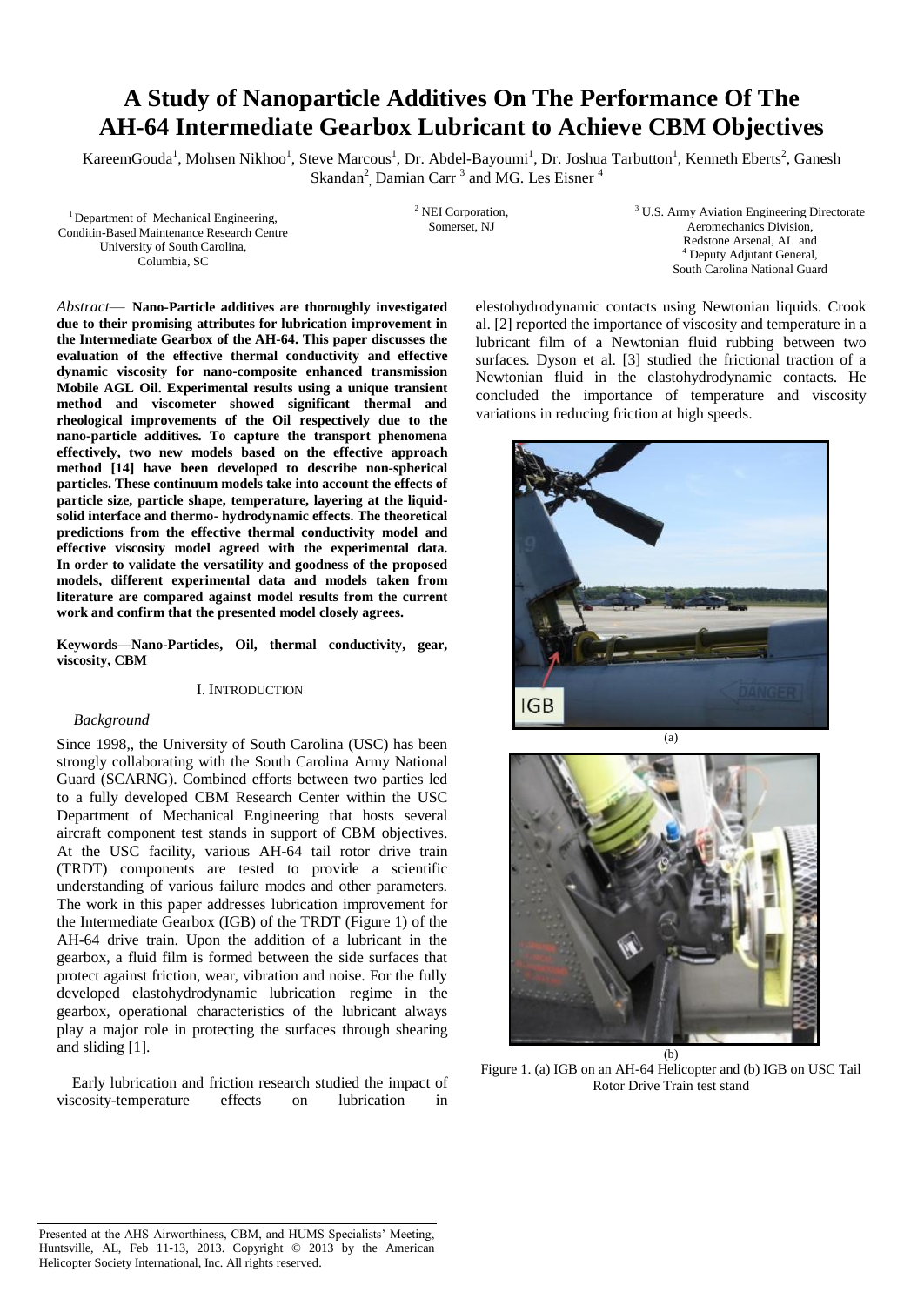The work of Petrov was the key turning point in the history of lubrication that revealed the importance of the lubricant's viscosity in protecting surfaces from friction, noise and temperatures. Goodman et al. [4] performed a series of experiments at the USC-CBM test stand on AH-64 tail rotor gearbox (TRGB) to study the leakage of grease lubricant through seeded fault testing. Major findings and discoveries resulted in new condition indicators (CIs) of thermal and vibration signatures. These CIs are model based parameters derived from condition monitoring algorithms and reflect physical phenomenon like gear mesh frequencies, amplitude, ball spin frequency, etc. Results demonstrated that the change in rheological features of the lubricant's viscosity significantly impacted vibration signals and CIs [4, 5].

 Another experiment performed by Goodman on a seeded fault IGB was tested and has shown critical over temperature signals above the cut off threshold of 295 deg. F [5]. Nooli et al. [6] studied the drastic rheological changes on the grease lubricant to identify its functional properties during the operation of the system. His work concluded that changes in the rheological features of the non-Newtonian lubricant used in the IGB and TGB are due to the shear-viscosity properties rather than the temperature effects. Bayoumi et al. investigated the feasibility of Oil in the IGB instead of the traditionally used grease. The work was originally devised through The Aviation Engineering Directorate (AED) that had found multiple faults in the field that led to 169 maintenance actions and five IGB removals [8]. Results showed grease dissipating less heat and led to higher temperatures as well as significant drops in viscosity compared to Oil. The work concluded the importance of additional studies to be conducted to show the potential of Oil lubricant in the IGB.

# *Problem Definition*

 The detection of lubricant leaks and loss of operational characteristics such as viscosity in a gearbox of the AH-64 drive train gearboxes is a major problem that can lead to emergency landing of the entire aircraft for a thorough inspection on the component. Historically this is one of the most common maintenance faults for these particular drive train gearboxes that negatively impact CBM practices and airworthiness [4]. Lubricant leaks in the gearbox can lead to the rupture of the film between meshing gears and eventually more friction induced vibration, higher CIs, higher temperature performance and power loss. The works presented in the literature [4-7] discuss the impact of the operational characteristics of the lubricant on vibration, friction, CIs and temperature, but does not attempt to improve the lubricant properties through nano-particle (NP) additives. Ultimately, the thermo-physical properties of the lubricant have to improve for better performance of the gearbox.

 The objective of this paper is a novel approach to study the effect of utilizing conductive NP additives incorporated in a selected IGB lubricant Oil, Mobile AGL. Lubricants that contain NP are known as nano-fluids, which are colloidal suspension of particles in the neighborhood of 10-100 nm. The

mechanisms of the interaction of the particles in a solution are liquid layering at the interface and hydrodynamic effects. These are the main reason for the improved thermal conductivity and viscosity of the lubricant [9]. In the gearbox, the nano-fluids are expected to lower the temperatures due to friction at a given heat flux and protect against wear, friction and vibration

#### II. EXPERIMENTAL

 In this work, a new lubricant for Apache drivetrain gearboxes with different NP concentrations is studied. The thermal conductivity and viscosity of nano-composite transmission AGL Oil are evaluated experimentally and theoretically.

# *Materials*

Mobile AGL are a group of synthesized oils that are extensively used as lubricants and coolants in various military and aerospace applications. Seven Different concentrations of NP samples dispersed in Mobile AGL were analyzed by means of two different experiments for the purpose of determining the effectiveness of the nano-fluid. Both base Oil and Oil containing NPs are tested and compared against each other.

#### *Thermal conductivity*

A unique transient technique is developed to evaluate the thermal conductivity of the nano-samples under static conditions. The experimental set up consists of a test tube heated in constant temperature bath at 40 deg. C. An Oil sample is injected at the center of the test tube (Figure 2). The Oil is gradually heated and temperature at the center will be measured and recorded with time, until it reaches equilibrium with the bath temperature. The thermal conductivity at the center is calculated from time-temperature profile.



Figure 2. (a) Experimental set up and (b) Schematic representation for thermal conductivity experiment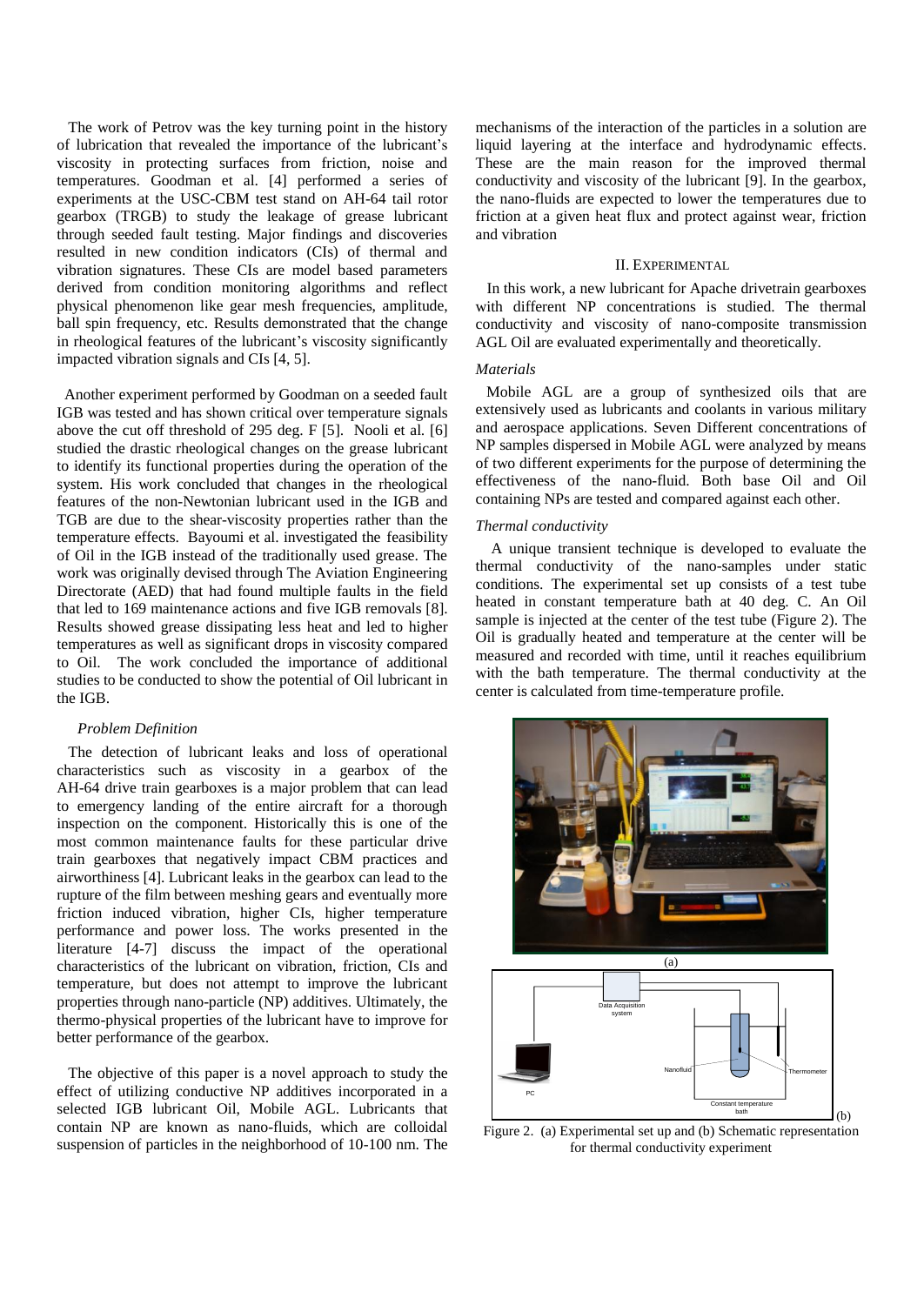Experimental results in Table 1 demonstrate the potential of the improved thermal conductivity of the nano-samples for gearbox application, reaching a 30 % increase in K value compared to its base oil.

| <b>Samples</b> | K(W/mK) | Concent $(\%)$ | % increase |
|----------------|---------|----------------|------------|
| Base oil       | 137.8   | $\Omega$       |            |
| $NG-1A$        | 142.8   | $0.5\%$        | 3.6        |
| $CG-1A$        | 145.6   | 1.5%           | 5.6        |
| $NG-1B$        | 159     | 1.5 %          | 15         |
| $XG-2A$        | 165.8   | $1\%$          | 20         |
| $XG-1A$        | 173     | $1\%$          | 25.5       |
| $XG-1B$        | 178     | 1.5 %          | 29         |
| $XG-0A$        | 179.4   | $0.5\%$        | 30         |

TABLE I. THERMAL CONDUCTIVITY RESULTS OF SEVEN NANO-SAMPLES

#### *Dynamic Viscosity*

 The dynamic viscosity is measured using a viscometer (NDJ-8S) at constant speed of 60 rpm and temperature of 30 deg.C. A single measurement of viscosity is taken every 12 minutes for two hours. This experiment can be very similar to the final step in a gearbox when the lubricant is subjected to a steady shear rate. Viscometer results show improved viscosity compared to base Oil (Figure 3). This can be attributed to the Brownian and hydrodynamic effects [17]. The slight deviation from Newtonian behavior for some of the samples is likely due to the aggregates of particles as clusters and sedimentation.



Figure 3. Viscometer results for AGL dispersions

#### III. Theoratical

Two continuum models are developed for the effective thermal conductivity and effective viscosity. The models take into account the liquid layering and hydrodynamic interactions that are found to be the main reason for improved thermophysical properties

#### *A modified Hamilton-crosser thermal conductivity model*

 The classical models for prediction of thermal conductivity of Maxwell and Hamilton derived from the effective medium theory were devised to predict particles thoroughly dispersed in their medium as a function of concentration only [13]. The classical models fail as theoretical predictions for the NPs, and will give poor indication of thermal conductivity and viscosity

 The literature reveals that the development of theoretical models for non-spherical NPs is not well understood and still remains elusive due to its complex shape [10]. In this paper, an attempt is made to theoretically describe non-spherical particles through developing a new model for cylindrical shaped NPs [11]. The renovated models for predicting the effective thermal conductivity, consisting of a static part of the Hamilton-Crosser  $(K_{static})$  and a dynamic part  $(K_{dynamic})$  that takes into account the Brownian and hydrodynamic motions of the dispersed particles. The effective thermal conductivity model is defined as:

$$
K_{\text{eff}} = K_{\text{static}} + K_{\text{dynamic}} \tag{1}
$$

#### *Static Part*

 A liquid in contact with a particle is more ordered than the bulk liquid and therefore it has a larger thermal conductivity than the bulk [14]. In order to consider liquid layering, an equivalent volume concentration for non-spherical particles is developed as follows:

$$
\varphi_e = \varphi (1 + \frac{h}{r})^2 (1 + \frac{2h}{l})
$$
\n(2)

 Where *h* is the interfacial nano-layer thickness, *r* is the radius of the particle and *l* is the length of the particle. Using the above effective volumetric concentration, the equivalent thermal conductivity of [11] is modified as follows for the liquid layer and particle combined is as follows:

$$
k_{pe} = \frac{[(n-1)(1-\gamma) + \frac{\varphi_e}{\varphi}(1+(n-1)\gamma)]\gamma}{-(\gamma - 1) + \frac{\varphi_e}{\varphi}(1+(n-1)\gamma)} k_p
$$
 (3)

Where the  $\gamma$  is the ratio of thermal conductivity of the liquid layer to that of the particle, *n* is the shape factor (3 for spheres and 6 for non-spheres). Substituting this equivalent thermal conductivity in Hamilton and Crosser model results in:

$$
k_{eff} = \frac{k_{pe} + (n-1)k_l + (n-1)(k_{pe} - k_l)\varphi_e}{k_{pe} + (n-1)k_l - (k_{pe} - k_l)\varphi_e}k_l
$$
\n<sup>(4)</sup>

#### *Dynamic Part*

 The random movement of particles in a suspended fluid is known as the Brownian motion. It can produce micro-mixing and improve the thermal conductivity. Koo et al. [12] proposed a new model based on kinetic theory for predicting the effective thermal conductivity of nano-fluids of spherical particles. For the derivation of  $K_{\text{dynamic}}$ , they assumed two NPs with translational time-averaged Brownian motion in two different temperature cells. The Brownian velocity used is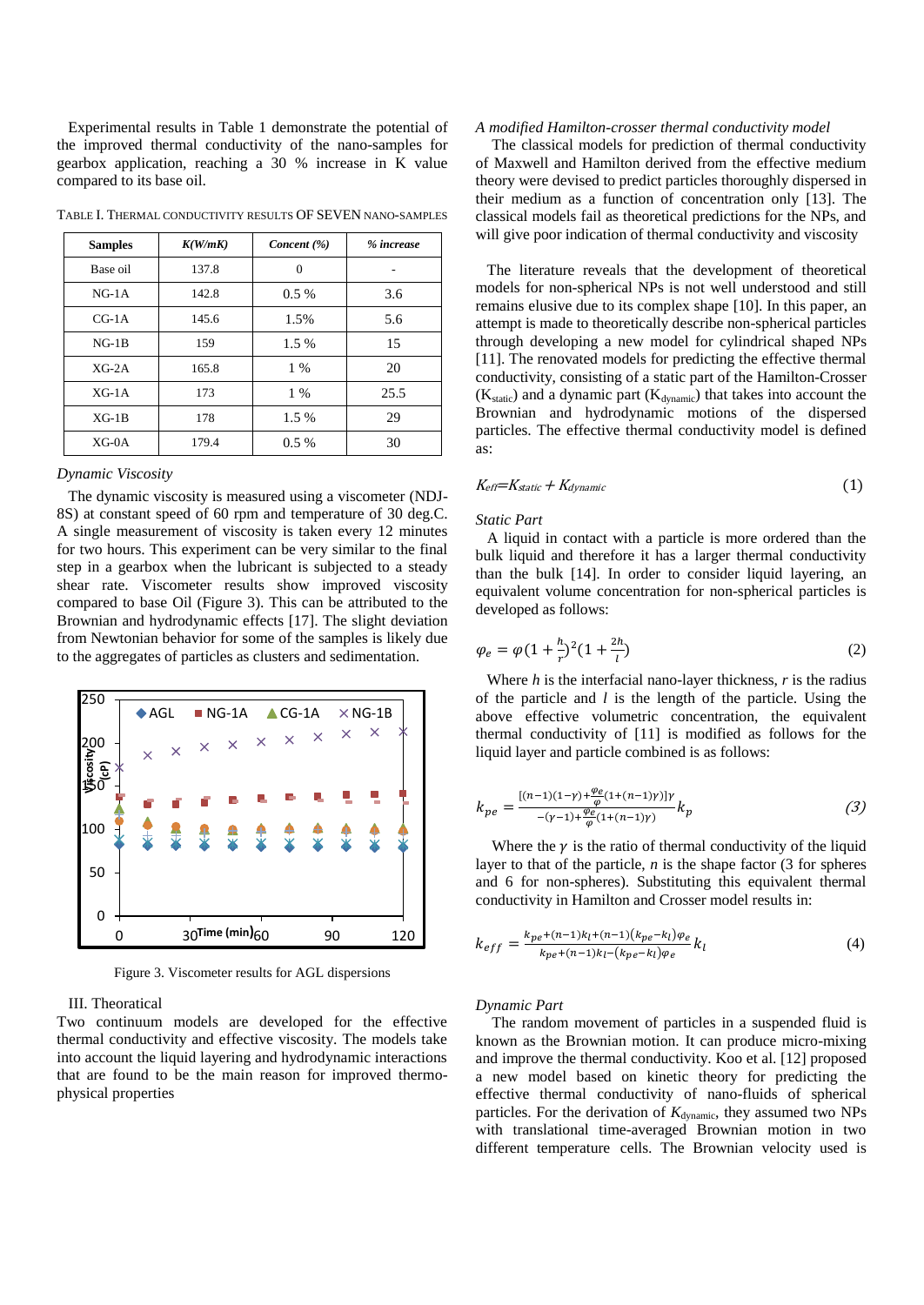independent of the particle volume fraction, but it is more justifiable to employ the Brownian velocity which is also a function of the particle volume fraction. The Brownian motion based on effective diffusion coefficient concept used [13]:

$$
V_B = \sqrt{\frac{3kT(1 - 1.5\varphi_e)}{2\pi\rho_c r c_p^3}}
$$
(5)

Where k is Boltzmann constant, *T* is the temperature,  $\rho_{cp}$  is effective density of particle and liquid layer, and *rcp* is equivalent radius of particle and liquid layer. Hence, the additional amount of heat by conduction (*qdynamic*) due to the Brownian motion and with regards to (2) and (5), final dynamic model is represented as:

$$
k_{Brownian} = P \rho_{cp} \varphi_e C_l \sqrt{\frac{kT(1-1.5\varphi_e)}{2\pi \rho_{cp} r_{ep}^3}} \tag{6}
$$

 Where *P* is the probability that the particle moves in one direction as Koo indicated. ( $p=0.197$  from [12]) and  $C_l$  is the specific heat.

## *Model parameters*

 Clearly, as the particles move, a portion of the surrounding fluid is affected resulting in fluid motion and particle-particle interactions. This hydrodynamic movement is one of the major contributors for improved thermal and rheological properties of the Oil. When a NP travels in the fluid it affects a portion of surrounding fluid. Koo [12] estimated this region of influence

with 99% criterion of vanishing impact as:

$$
V_f = \frac{\pi}{6} a^2 b \tag{7}
$$

 For non-spherical particles, the analytical solution of equation of motion is not available [13]. In this paper, a model of the steady-state movement of a single particle in the fluid is numerically developed to estimate the region of influence. The volume of the surrounding fluid is influenced by a cylindrical particle motion with the assumption of having creep flow (Figure 4). It is worth noting that the small size of the particles, the Reynolds number is very small which makes a creep flow assumption valid. The shape of the influenced volume is an ellipsoid and defined by (7). The dimensions of this ellipsoid (a and b) for non-spherical particles depends on both thickness and diameter of the particles and given by:

$$
b = 8.367D + 10.233H - 0.637DH + 35.611
$$
\n(8)

$$
a = 4.317D + 5.275H - 0.325DH + 17.500\tag{9}
$$

 Where *D* and *H* are the diameter and thickness of the cylindrical particles respectively. Therefore, (6) turns into:

$$
k_{Brownian} = V_f P \beta \rho_{cp} \varphi_e C_l \sqrt{\frac{kT(1-1.5\varphi_e)}{2\pi \rho_{cp} r_{ep}^3}} f(T, \varphi_e)
$$
 (10)

Where  $V_f$  is the volume of surrounding fluid around particle,  $\beta$ is the fraction of liquid volume that moves with the particles and *f* is an added function in the model to account for the particle-particle interaction.



Figure 4. (a) Schematic representation of the dynamic model; particle with surronding fluid and (b) Numerical model to estimate the volume of non-spherical particles

# *Determination of nano-fluid properties (β and f)*

In this model,  $\beta$  is added to represent the fraction of the influenced liquid travelling with a particle and f is a function added to consider the interaction between particles. Due to the viscous effects of the moving particles, *β* will decrease with the volume fraction. Here  $\beta$  is a function of the volume fraction only. For liquid-solid suspensions and because of the small inter-particle distance of the particles, the particle-particle interactions are assumed to be very strong and increase with the volume fraction. Modifying the "f "value of Koo [12], so that it varies continuously with volume fraction and temperature with two fitting parameters such that:

$$
f = (C_2 \varphi T + C_3 T) \tag{11}
$$

Instead of two model parameters  $(\beta \text{ and } f)$ , one lumped parameter,  $\alpha$  is used and given by:

$$
\alpha = \beta * f = \varphi^{C_1}(C_2 \varphi T + C_3 T) \tag{12}
$$

It is hypothesized that at low volume fraction, Brownian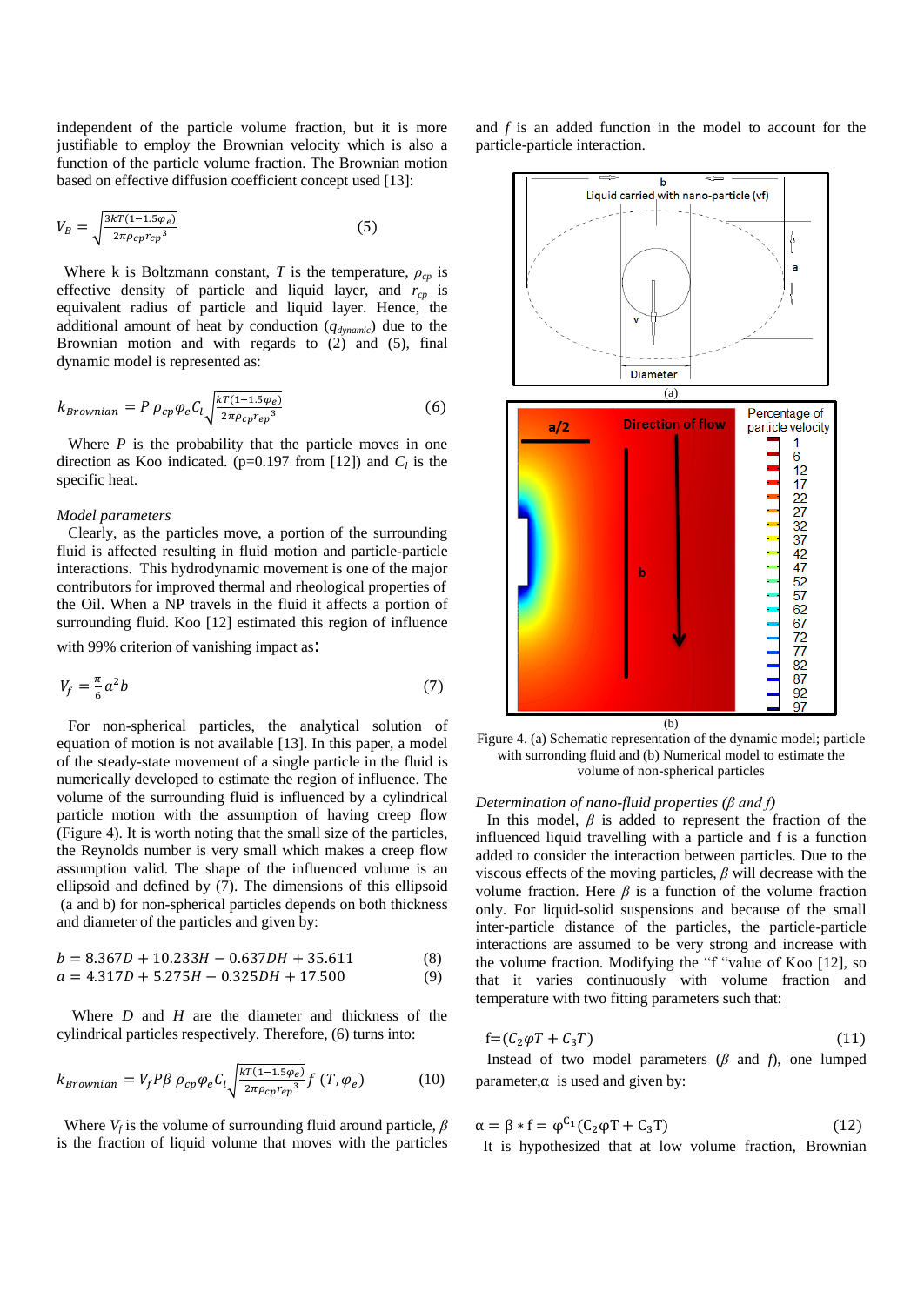$\alpha$  depends on the volume fraction, temperature, particle shape, and hydrodynamic interactions. The parameters  $C_1$ ,  $C_2$ , and  $C_3$  can be calculated by fitting the experimental data.

 Using the same concept of deriving the thermal conductivity model, the dynamic viscosity due to hydrodynamic interactions is derived with a final form of:

$$
\mu_{Brownian} = V_f P \beta \rho_{cp} \varphi_e \sqrt{\frac{kT(1-1.5\varphi_e)}{2\pi \rho_{cp} r_{ep}^3}} f(T, \varphi_e)
$$
(13)

IV.DISCUSSION OF MODEL RESULTS

#### *Effective Thermal conductivity Model*

The effectiveness of nano-fluid is compared to the effectiveness of their base fluids. The relative thermal conductivity  $(K_{relative} = K_{eff}/K_{bulk})$  of the experimental results are compared against the model predictions with an R-squared value of 0.979 (Figure 5). Model results indicate the augmented thermal conductivity of the tested nano-fluids is mainly because of the layering of the flake like particles that lead to thermal diffusion by conduction at the liquid-solid interface rather than the Brownian motion. Nevertheless, the Brownian has some portion of contribution to the enhanced thermal conductivity. Due to the lack of experimental data, it is necessary to validate the goodness of the model proposed. The model is compared against Rohini's experimental data at different temperatures [10]. In Figure 6, the model is a good fit to the experimental data with minimum error and high R-squared values. The model has the capability of predicting effective thermal conductivities at different temperature. This suggests the contribution and impact of the Brownian motion



Figure 5. Comparison of model with experimental results of NGsamples

The fitting parameters  $(C_1, C_2 \text{ and } C_3)$  are reported in Table II for the current work and compared with literature data

motion and the movement of particles is the dominant dynamic mechanism than the particle-particle interaction (*f*). On the other hand, at high volume fractions particle-particle interactions becomes more significant.



Figure 6. Comparison of model with external experimental data

#### *Effective Viscosity Model*

The effective viscosity predictions are limited for the given experimental nano-fluid data, as most samples are deviating from the Newtonian behavior (Figure 3). As a result, model fitting with experimental data was not performed. However, model predictions for external data are in Figure 7. Results indicate the versatility of the proposed model with external data, in general, with high R-squared values (Table III).



Figure 7. Comparison of effective viscosity model with external data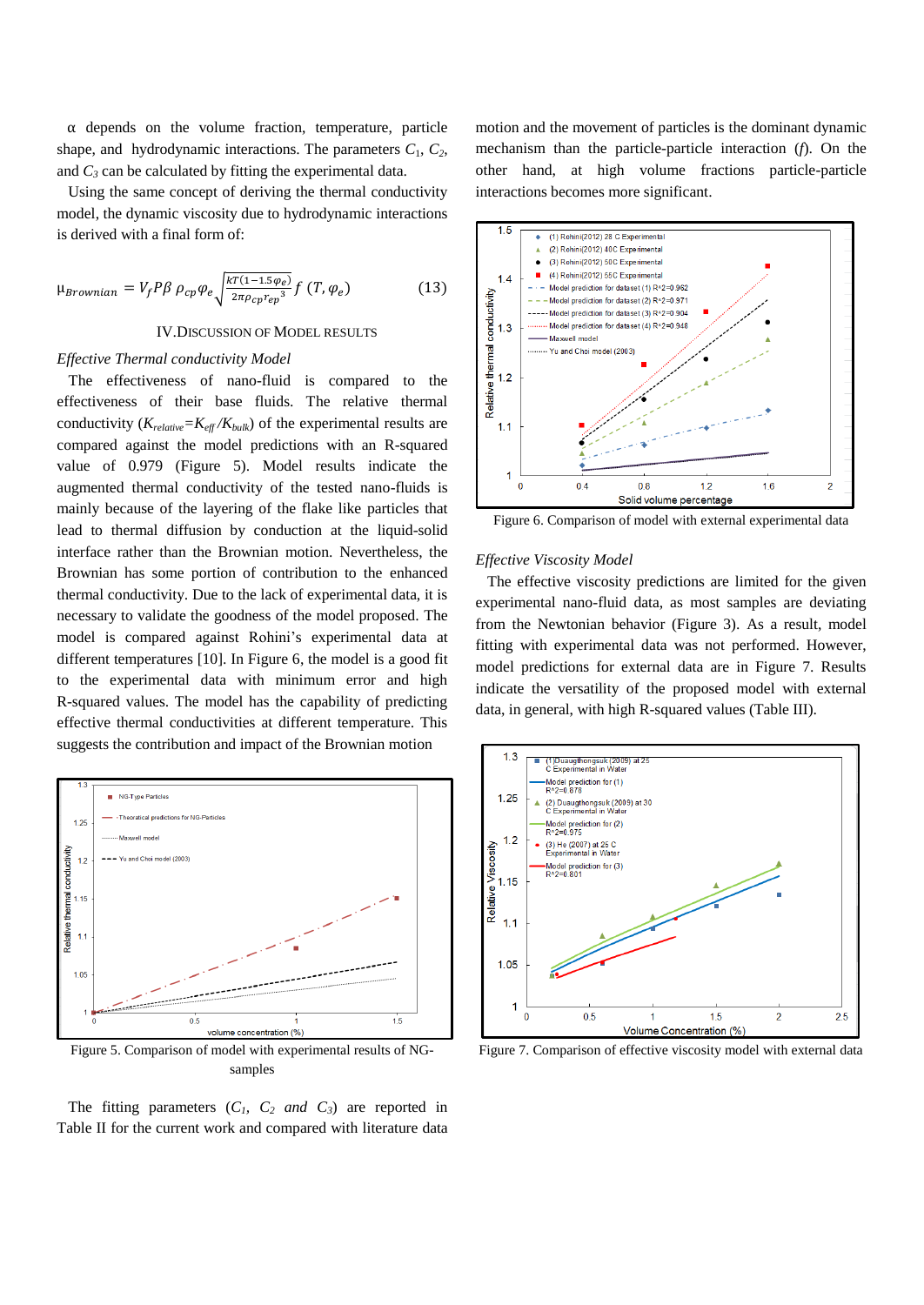| <b>Fluid</b> | Particle                   | Volume<br>percentage<br>(%) | C1         | C <sub>2</sub> | C <sub>3</sub> | $R^2$ | Reference                         |
|--------------|----------------------------|-----------------------------|------------|----------------|----------------|-------|-----------------------------------|
| Ethylene     | Al2O <sub>3</sub>          | $0.5 - 8$                   | $-0.7545$  | $-2.2E-06$     | 1.95E-07       | 0.986 | $[17]$                            |
| Water        | Al2O <sub>3</sub>          | $0.3 - 4.3$                 | $-0.7545$  | 8.46E-06       | $-3.6E-08$     | 0.982 | [11], [17], [18]                  |
| Ethylene     | Al                         | $1 - 5$                     | $-0.7546$  | 1.3E-05        | 3.9E-07        | 0.911 | $[17]$                            |
| Engine oil   | AI                         | $1 - 3$                     | $-0.7546$  | 1.3E-05        | 3.9E-07        | 0.911 | $[17]$                            |
| Ethylene     | Al <sub>2</sub> Cu         | 0.5                         | $-0.7546$  | 1.92E-05       | 5.73E-07       | 0.831 | $[19]$                            |
| Water        | $\mathsf{Al}_2\mathsf{Cu}$ | 0.5                         | $-0.7546$  | 3.75E-05       | 1.34E-06       | 0.939 | $[19]$                            |
| Ethylene     | TiO <sub>2</sub>           | $1 - 5$                     | $-0.75462$ | $-1.5E-06$     | 8.4E-08        | 0.935 | $[17]$                            |
| Water        | TiO <sub>2</sub>           | $0.2 - 4.3$                 | $-0.75462$ | $-5.4E-06$     | 2.41E-07       | 0.687 | $[18]$ , $[20]$ , $[21]$ , $[22]$ |
| Ethylene     | Cu                         | $0.4 - 2$                   | $-0.75462$ | 3.73E-05       | 1.3E-07        | 0.984 | $[23]$                            |
| Water        | Cu                         | $0.05 - 0.3$                | $-0.75445$ | 0.002844       | 1.58E-06       | 0.997 | $[24]$                            |
| Ethylene     | CuO                        | $0.01 - 1$                  | $-0.75462$ | $-6E-05$       | 2.01E-06       | 0.942 | $[15]$                            |
| Gear Oil     | CuO                        | $0.5 - 2.5$                 | $-0.75467$ | $-1.8E-08$     | 9.45E-08       | 0.828 | $[25]$                            |
| water        | CuO                        | $0.02 - 1$                  | $-0.75465$ | 8.66E-05       | 1.08E-06       | 0.942 | [15, 16]                          |
| Water        | CuO                        | $0.4 - 1.6$                 | $-0.89996$ | 0.000489       | $-1.5E-06$     | 0.921 | $[10]$                            |
| Gear Oil     |                            | $0.5 - 1.5$                 | $-0.97954$ | 2.23E-06       | $-1.7E-08$     | 0.979 | Presented work                    |

TABLE II. EFFECTIVE THERMAL CONDUCTIVITY FITTING PARAMETERS FOR THE PROPOSED MODEL USING DIFFERENT EXPERIMENTAL DATA

TABLE III. EFFECTIVE VISCOSITY FITTING PARAMETERS FOR THE PROPOSED MODEL USING DIFFERENT EXPERIMENTAL DATA

| <b>Fluid</b> | <b>Particle</b>          | Volume<br>percentage | C <sub>1</sub> | C <sub>2</sub> | C <sub>3</sub> | $R^2$ | Reference      |
|--------------|--------------------------|----------------------|----------------|----------------|----------------|-------|----------------|
| Ethylene     | TiO <sub>2</sub>         | $0.1 - 1.8$          | $-0.7545$      | $-2.2E-06$     | 0.004233       | 0.983 | [26]           |
| Water        | TiO <sub>2</sub>         | $0.2 - 2$            | $-0.75429$     | $-0.00361$     | $-0.00366$     | 0.92  | $[22]$         |
| Ethanol      | SiO <sub>2</sub>         | $1 - 7$              | $-0.7545$      | 0.000573       | $-4.1E-06$     | 0.951 | $[27]$         |
| Water        | Al                       | $1 - 8$              | $-0.7545$      | 0.000573       | $-4.1E-06$     | 0.971 | $[28]$         |
| Propylene    | $Al_2O_3$                | $0.5 - 3$            | $-0.75474$     | 0.002274       | 2.36E-05       | 0.832 | $[29]$         |
| Gear Oil     | $\overline{\phantom{0}}$ | $0.5 - 1.5$          | $-0.97955$     | $-0.00371$     | 0.000102       | 0.979 | Presented work |

# *V. Conclusions and future work*

*Conclusions*

 In this paper, the fluid properties of the aircraft Oil for the gearbox are determined using different NP additives. A new effective thermal conductivity and effective viscositymodels were developed.

- The static part of liquid layering is the dominant mechanism for augmented thermal conductivity.
- In the model developed, low concentrations indicates the Brownian movement of particles is dominant as the dynamic mechanism of the particles, while with higher concentrations particle-particle interactions take place and this explains the augumented effective viscosity, especially for dense particles.
- The model predicts properties at different temperatures, which is an indication of the importance of hydrodynamic and Brownian effects.
- To improve the accuracy of  $K_{\text{eff}}$  and  $\mu_{\text{eff}}$  models, more experimental data are needed
- The work in this paper is to select samples for testing in the Intermediate gearbox of the AH-64 based on thermophysical responses, which is part of a comprehensive study needed to meet CBM objectives through improving lubrication

# *Future work*

 After reducing some samples based on the lubricant results, the selected nano-fluids will be further investigated on a no-load test stand for another round of filtering variables before the main testing.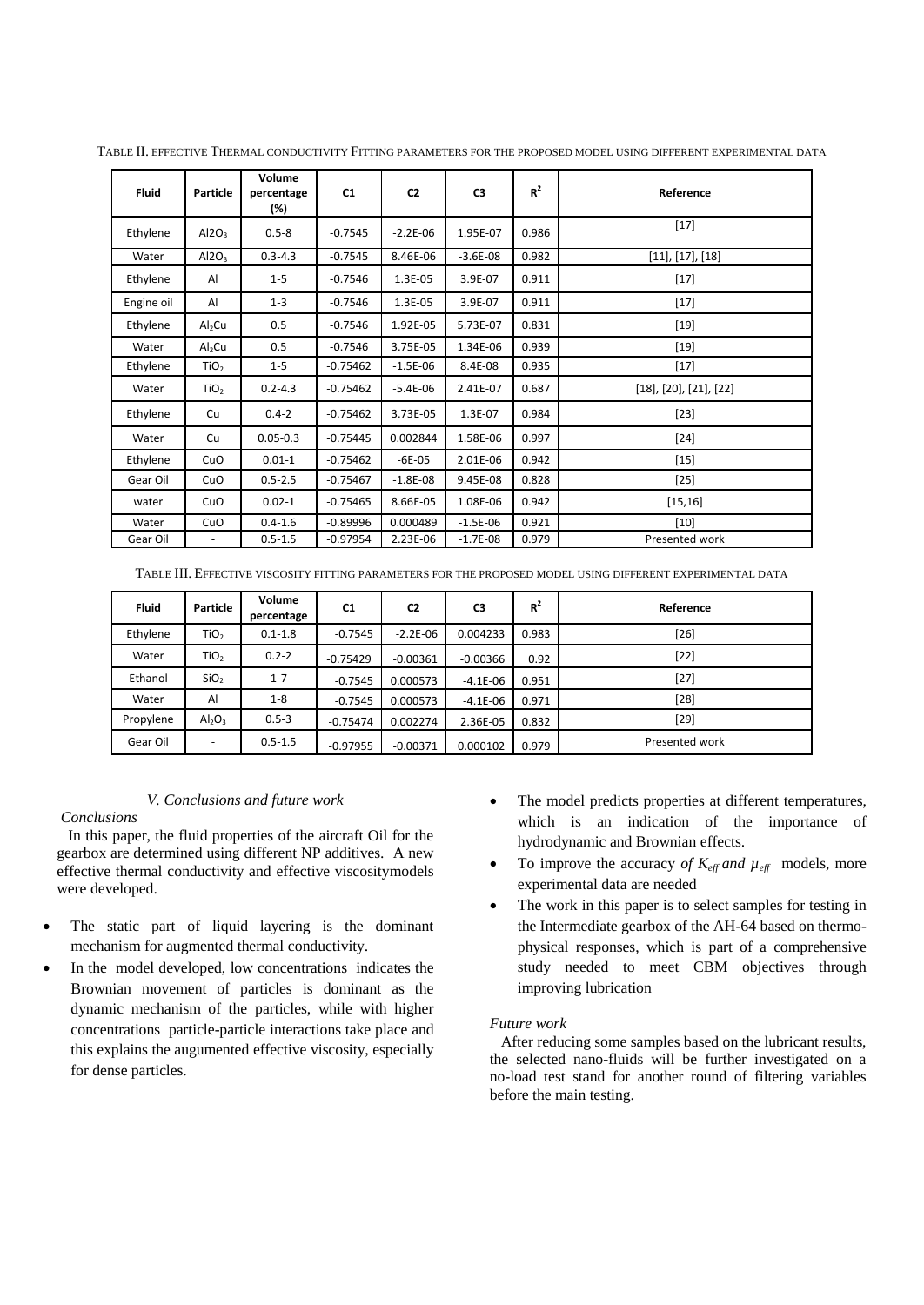The no-load test stand is simply the IGB as the only component being driven without the remaining components (Figure 8a). The optimum performed nano-fluid samples will then be tested in the full load Tail Rotor Drive Train (TRDT) test stand for a final investigation to meet CBM objectives (Figure 8b).





Figure 8. (a) No-Load Test stand and (b) Full Load Test Stand at USC

#### *Acknowledgments*

 This research is part of the work done towards improving condition based maintenance efforts of the Army Engineering Directorate Apache Systems. The authors would like to thank all the partners in this program.

#### *References*

- [1] B. Hamrock, S. Schmid, and B. Jacobson, "Fundamentals of Machine Elements:" McGraw-Hill, New York, pp.323-363, 2006.
- [2] Crook, A. W., "The lubrication of rollers," Phil. Trans. Roy. Soc., London, vol. A254, p236, 1961.
- [3] Dyson, A., "Frictional Traction and Lubricant Rheology in Elastohydrodynamic Lubrication, " Phil. Trans. Roy. Soc., Lond., vol. 266(1170), pp. 1-33, 1970.
- [4] Nicholas Goodman, Abdel Bayoumi, Vytautas Blechertas, Ronak Shah, and Yong-June Shin. "CBM Component Testing at the University of South Carolina: AH-64 Tail Rotor Gearbox Studies". American Helicopter Society Technical Specialists' Meeting on Condition Based Maintenance conference proceedings. 2009.
- [5] N. Goodman, "Application of data mining algorithms for the improvement and synthesis of diagnostic metrics for rotating machinery". PhD dissertation, University of South Carolina, 2011.
- [6] Praveen et al., "Implications of simultaneous mechanical and thermal loads on the rheological properties of the grease in AH-64 helicopter gearboxes", proceedings of the AHS 66<sup>th</sup> Annual Forum, Phoenix, AZ, May 11-13, 2010.
- [7] Abdel Bayoumi, Amber McKenzie, Kareem Gouda, Jacob McVay and Damian Carr "*Impact of Lubrication Analysis on the Improvement of AH-64D Helicopter Component Performance*," Proceedings of the AHS  $68<sup>th</sup>$  Annual Forum, Ft. worth, Tx, May 1-3, 2012.
- [8] Test Plan- AH-64 Testing of SHC 626 Oil in IGB-Developmental-TTS 83442, 3 June 2010.
- [9] Xiang-Qi Wang and Arun S. Mujumdar, "*Heat transfer characteristics of nanofluids: a review*", J. of thermal sciences, Vol (46), pp.1-19, 2007.
- [10] K. Rohini et al., "Transport properties of ultra-low concentration CuO-water nanofluids containing non-spherical nanoparticles, International J. of heat and mass transfer, Vol (55), pp. 4734-4743, 2012.
- [11] W. Yu and S.U.S. Choi, "The role of interfacial layers in the enhanced thermal conductivity of nanofluids: A renovated Hamilton-Crosser model," J. of Nanoparticle research, vol. (6), pp. 355-361, 2004.
- [12] J. Koo and Clement Kleinstreur, "*A new thermal conductivity model for nanofluids"*, J. of Nanoparticle research, Vol (6), pp.577-588,  $2004.$
- [13] Robert C. Earnshaw and Elizabeth M. Riley, Brownian motion: "*Theory, Modelling and Applications*, Nova science publishers, New York, 2012.
- [14] H. Xie et al., " Effect of interfacial nanolayer on the effective thermal conductivity of nanoparticle-fluid mixture," Internation Journal of heat and mass transfer, vol.(48), pp.2926-2932, 2004.
- [15] Karthikeyan, N.R., J. Philip, B. Raj, "Effect of clustering on the thermal conductivity of nanofluids," Materials Chemistry and Physics, 109, 50–55, 2007.
- [16] Bu-Xuang Wang, Le-Ping Zhou, Xiao-Feng Peng, "A fractal model for predicting the effective thermal conductivity of liquid with suspension of nanoparticles," vol. (46), pp.2665-2672, 2003.
- [17] S.M.S. Murshed, K.C. Leong, C. Yang, " Investigations of thermal conductivity and viscosity of nanofluids", Int. J. of thermal sciences, vol. (47), pp.560-568, 2008.
- [18] Bock Choon Pak and Young l. Cho, "Hydrodynamic and heat transfer study of dispersed fluids with submicron metallic oxide particles,' Experimental heat transfer: J. of thermal energy generation, transport, storage, and conversion, vol.(11), pp. 151-170, 1998.
- [19] M. Chopkar, S. Kumar, D.R. Bhandari, P.K. Das and I. Manna, "Development and characterization of Al<sub>2</sub>Cu and Ag<sub>2</sub>Al nanoparticle dispersed water and ethylene glycol based nanofluid," Materials Science and Engineering B, vol. (139), pp.141-148, 2007.
- [20] Ismail Tavman, Alpaslan Turgut, Mihai Chirtoc, Kliment Hadjov, Oilvier Fudym and Sebnem Tavman, "Experimental study on thermal conductivity and viscosity of water-based nanofluids," Heat transfer research, vol. 41(3), 2010
- [21] Yurong He, Yi Jin, Haisheng Chen, Yuolong Ding, Daqiang cang and Huilin Lu," Heat transfer and flow behaviour of aqueous suspensions of TiO<sup>2</sup> nanoparticles (nanofluids) flowing upward through a vertical pipe,: Int. Journal of heat and mass transfer, vol. (5), pp.2272-2281, 2007.
- [22] Weerapun Duangthongsuk, Somchai Wongwises, "Measurment of temperature-dependence thermal conductivity and viscosity of  $TiO<sub>2</sub>$ water nanofluids," Experimental thermal and fluid science, vol.(33), pp.706-714, 2009.
- [23] J. Garg, B. Poudel, M. Chiesa, J.B. Gordon, J.J. Ma et al., "Enhanced thermal conductivity and viscosity of copper nanoparticles in ethylene glycol nanofluid," J. of Applied Physics, vol.(103), 2008.
- [24] Soumen Jana, Amin Salehi-Khojin, Wei-Hong Zhong, "Enhancement of fluid thermal conductivity by the addition of single and hybrid nano-additives," Thermochimica Acta, vol.(462), 2007.